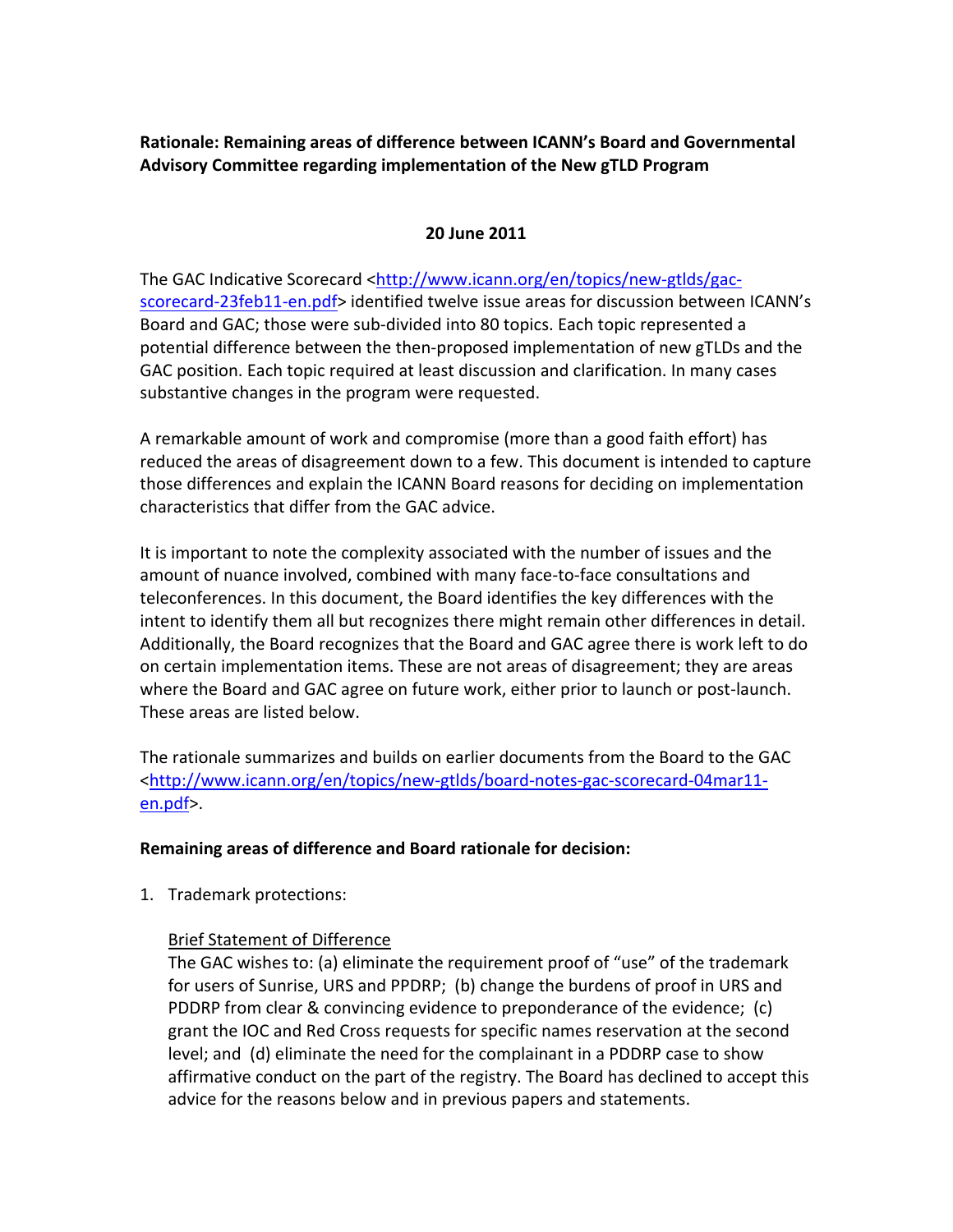a. Requirement for evidence of trademark "use"

#### GAC Communication: Letter of 26 May 2011

"The GAC maintains its advice to the Board that the requirement to provide evidence of use should be removed because it is inconsistent with trademark law in many jurisdictions, burdensome for business, disproportionate and discriminatory. The GAC notes that the principal reason the Board disagrees … is that this requirement would in its view deter gaming.

"In view of the Board's concern about this as an overriding risk that outweighs the concerns raised by the GAC if this requirement were to be imposed, the GAC asks the Board to provide a written document for the GAC's consideration by 8 June 2011, so that there is opportunity for GAC review before meeting in Singapore, which:

"a) provides a detailed, evidence-supported analysis of the gaming threat at the second level;

"b) explains why the Board believes that this requirement is the only practicable solution for addressing this threat and would successfully deter the practice of gaming;

"c) provides an analysis of the likely impact of this requirement on legitimate mark holders who would be rendered ineligible for inclusion in the Clearinghouse if this requirement is imposed;

"d) assesses the costs to business of having to furnish evidence of proof;

"e) explains the resources which ICANN will expect to be deployed by the Clearinghouse for the rigorous examination of proof of evidence.

"The GAC requests a discussion of this paper with the Board at the meeting in Singapore before finalizing its advice to the Board on the proposal to require evidence of proof."

#### Board rationale

The requested document, Requirement for Evidence of Trademark Use http://www.icann.org/en/topics/new-gtlds/trademark-protections-evidenceuse-07jun11-en.pdf, has been submitted to the GAC. The rationale for retaining the use requirement is described in that paper.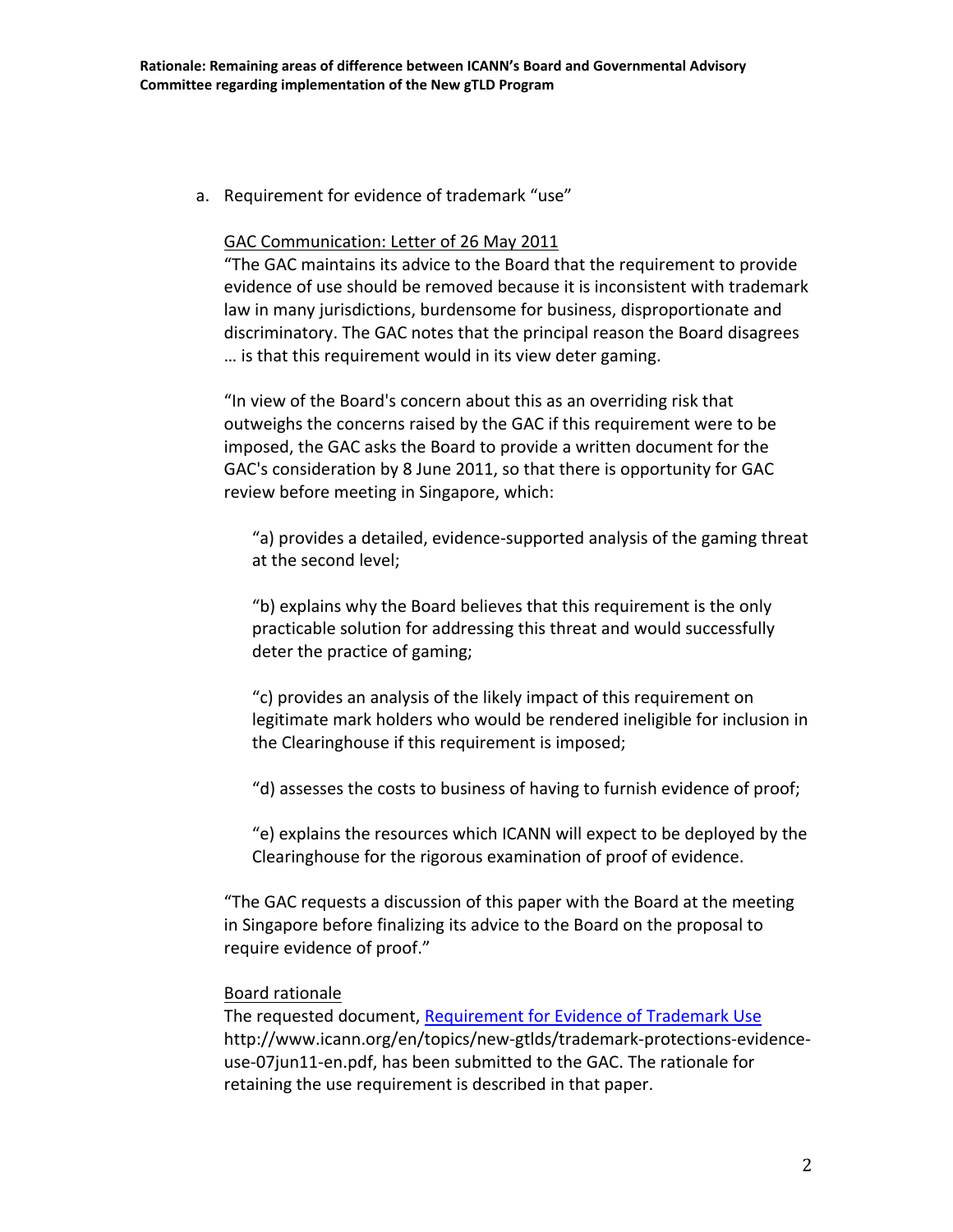b. Burdens of proof for URS and PDDRP

### GAC Communication: Letter of 26 May 2011

"The GAC's advice to the Board that it reduce the burden of proof to the standard usual applicable to civil law (iv) is unchanged on the grounds that the GAC believes that this would constitute a significant reduction in the burden on business without compromising the effectiveness of the URS and the PDDRP."

## Board rationale

The Board understands the GAC's clear advice. Both standards, preponderance of the evidence and clear and convincing evidence, are, contrary to the GAC claim, civil standards, not criminal standards and the Board believes that each applied as conditions warrant. In these cases, after significant balancing and consideration of public comment on both sides, it was decided to apply the higher standard. URS provides an extraordinary  $r$ emedy – to take down names rapidly in clear-cut cases of abuse only. Similarly, the seriousness of the potential remedy in the PDDRP, potential termination of a registry agreement, warrants additional scrutiny beyond a 51% certainty of registry liability. This seriousness of the allegation involved in the PDDRP, addressing the egregious and systematic nature of the registry behavior supports the need for the clear and convincing burden of proof.

c. IOC / Red Cross requests

# GAC Communication: Letter of 26 May 2011

"The GAC supports ICANN's continued application of very tightly drawn criteria for inclusion on the reserved names list, and the GAC is unaware of any other international non-profit organization that enjoys the level of special legislative protection across the world afforded to the IOC and the Red Cross and Red Crescent movement that justifies inclusion on the Reserved Names List."

# Board Rationale

The Board agrees that the names requested by the IOC and Red Cross should not be delegated at the top-level during the first round until the GNSO and GAC can develop policy advice for future rounds based upon the global public interest. The Board decided that the extraordinary step of blocking the requested names at the second level should not be taken as it would deny those with a legitimate interest or rights in registering those names at the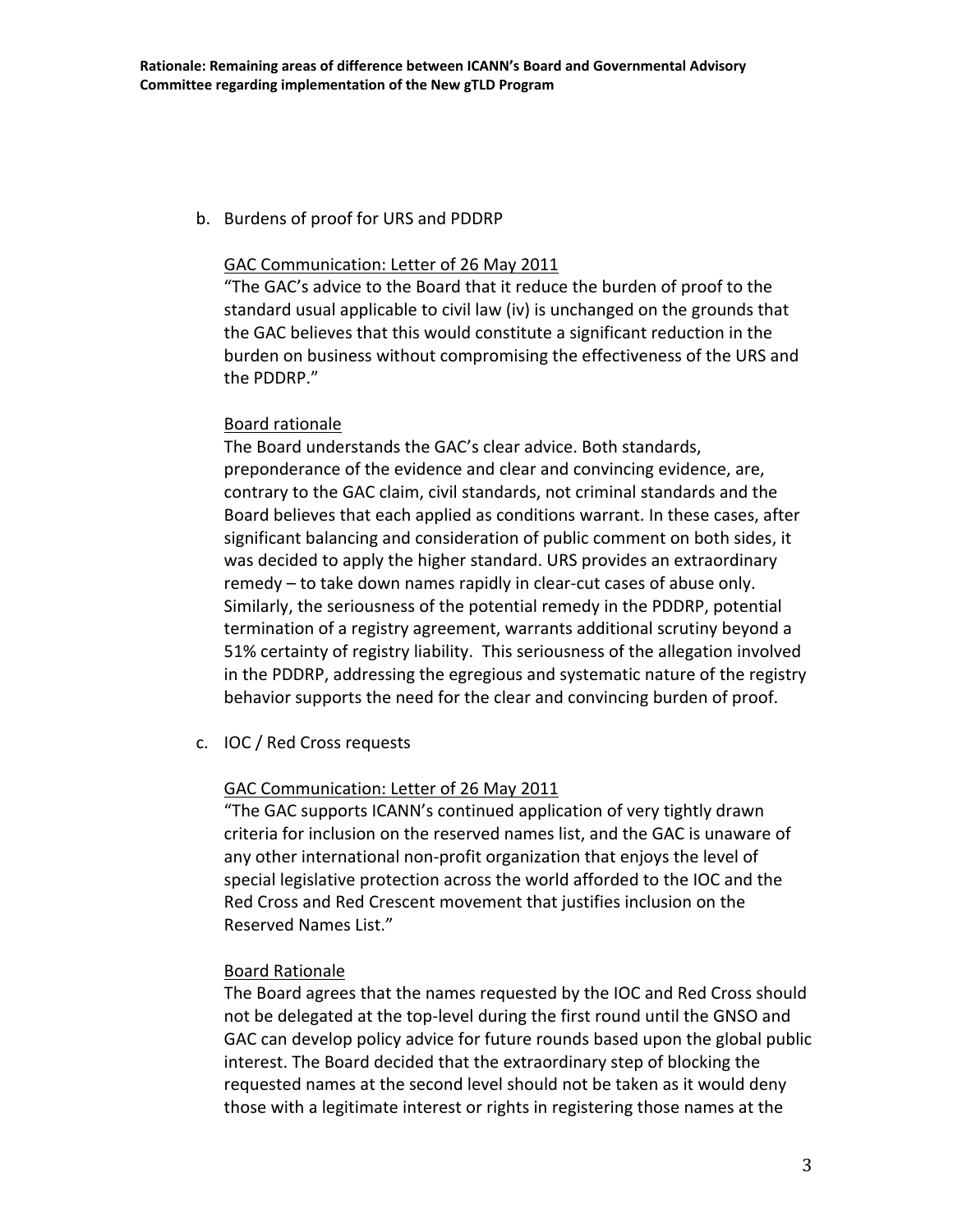second level, e.g., olympic.taxis and redcross.salt.

The Board asked and received answers on this issue and the topic was discussed. The Board agrees that no other organization (or very few others) would qualify under the proposed criteria. Many organizations face these same issues. There are protections in the Guidebook that both organizations may utilize: objections and GAC Advice at the top level; URS, Sunrise, Trademark Claims, thick Whois, and PDDRP at the second level. Even with the extraordinary recognition these renowned organizations have earned, the Board is not sure a separate set of protections should be afforded them. In addition, such a reservation would unfairly penalize many entities with legitimate interests in these names: Olympic Paint, Olympic Airlines, Red Cross Salt, among many others.

There is a concern that what is being requested is creation of rights protection mechanisms on an ad hoc basis without addressing policy concerns. There has been a tremendous amount of work and community discussion about the rights protection mechanism to be included in the new gTLD program. And, while these two organizations have asked for special reserved protection, no community discussions have involved such a level of protection for special cases.

d. Need to show "affirmative" conduct in PDDRP

### GAC Communication: Letter of 26 May 2011

"In PDDRP paragraph 6.1, the GAC advises that the word 'affirmative' be *deleted*.

"A complainant must assert and prove, by clear and convincing evidence, that the registry operator's *affirmative* conduct in its operation or use of its gTLD string that is identical or confusingly similar to the complainant's mark, causes or materially contributes to the gTLD doing one of the following:

- i. taking unfair advantage of the distinctive character or the reputation of the complainant's mark; or
- ii. impairing the distinctive character or the reputation of the complainant's mark; or
- iii. creating a likelihood of confusion with the complainant's mark."

# Board Rationale

The Board believes that removal of the word would markedly change the standard; this change is not a mere clarification. Including the word "affirmatively" requires a showing that the registry was actively involved in the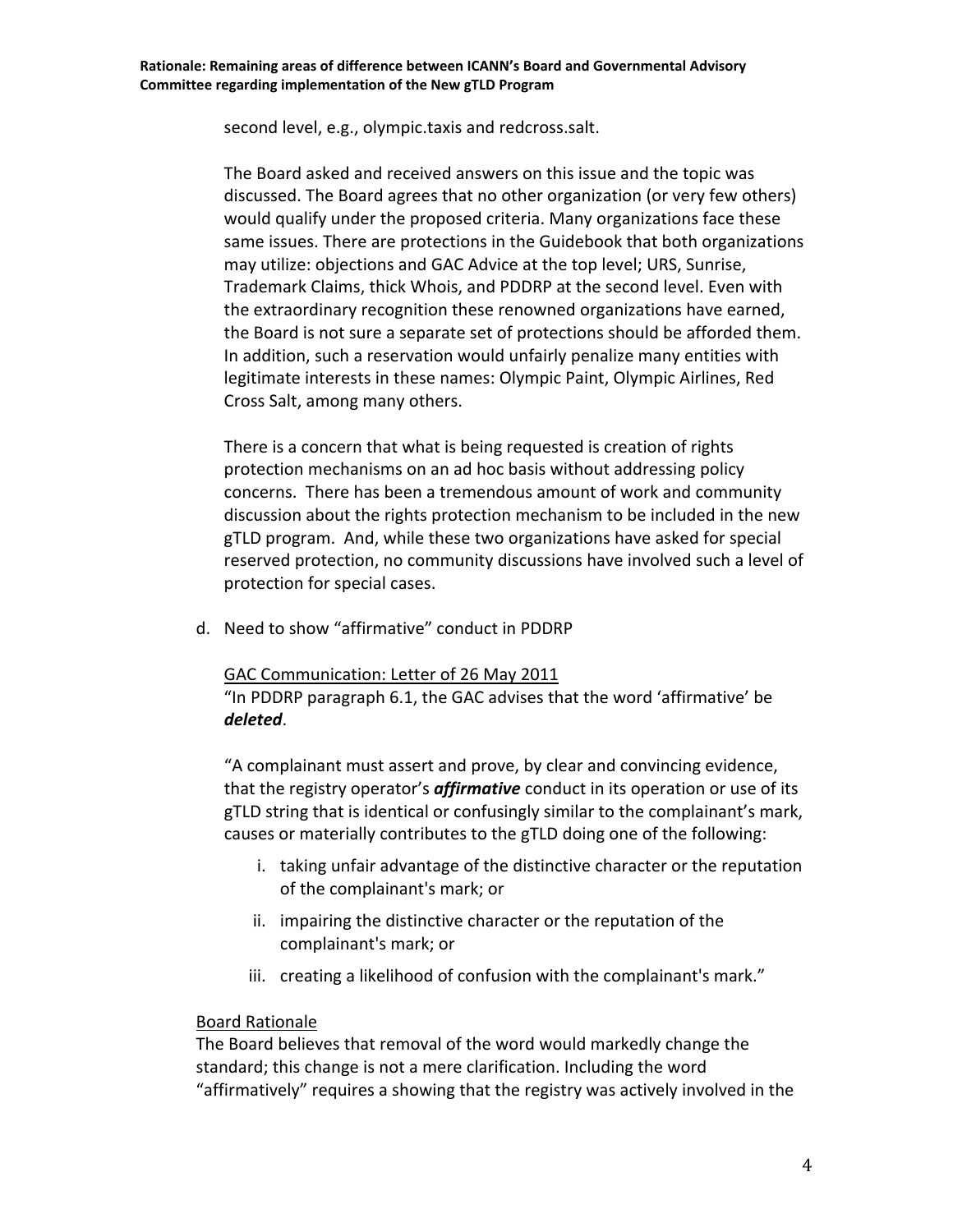malicious activity. Given the penalties in PDDRP can be severe and are directed at the registry and not the registrant, the standard was written to require affirmative conduct.

2. Post delegation disputes: effect of administrative decisions

### Brief Statement of Difference

The GAC wants ICANN to respect any "final legally binding decision", which the GAC notes would include "an administrative decision." ICANN has committed to respect orders of Courts only.

# GAC Communication: Letter of 26 May 2011

"According to the GACs previous input, the GAC also wants ICANN to respect a legally binding administrative decision. The reason for this is that in some jurisdictions it is not possible for the Government or Public Authority to have their administrative decision confirmed by a court. Only the other party (i.e. the applicant) can take the decision of the Government or Public Authority to court.

"If ICANN will not include the obligation to comply with a legally binding administrative decision in the Applicant Guidebook, you will have a situation where some Governments or Public Authorities will not have the possibility to give a letter of support or non-objection. In those cases, ICANN must be willing to comply with a legally binding administrative decision made by the Government or Public Authority which provided the initial letter of support or non-objection. This commitment from ICANN should be included in the final version of the Applicant Guidebook, or at least ICANN should signal that they are willing to accept this as an amendment in the registry agreement on a case-by-case basis."

# Board Rationale

As noted previously, the GAC is essentially asking ICANN to expand the respect afforded to court orders to also include any "final legally binding decision", which the GAC notes would include "an administrative decision." ICANN is concerned that such a provision could have a very broad scope (including "decisions" from multiple overlapping or competing local and national governmental agencies). (For example, agencies from the governments of the City of Los Angeles and the County of Los Angeles might theoretically issue inconsistent administrative decisions regarding the operation of a TLD registry operating in Los Angeles.) ICANN is not equipped to sort out what constitutes a "final legally binding decision" in every jurisdiction in the world, and will be on much clearer ground working with orders from courts. Courts would presumably be available to confirm any legally binding decisions, and as noted above ICANN has committed to respect such orders. If courts are not available in some cases then governments might want to consider alternative means of directly ensuring registry operator compliance with such administrative decisions,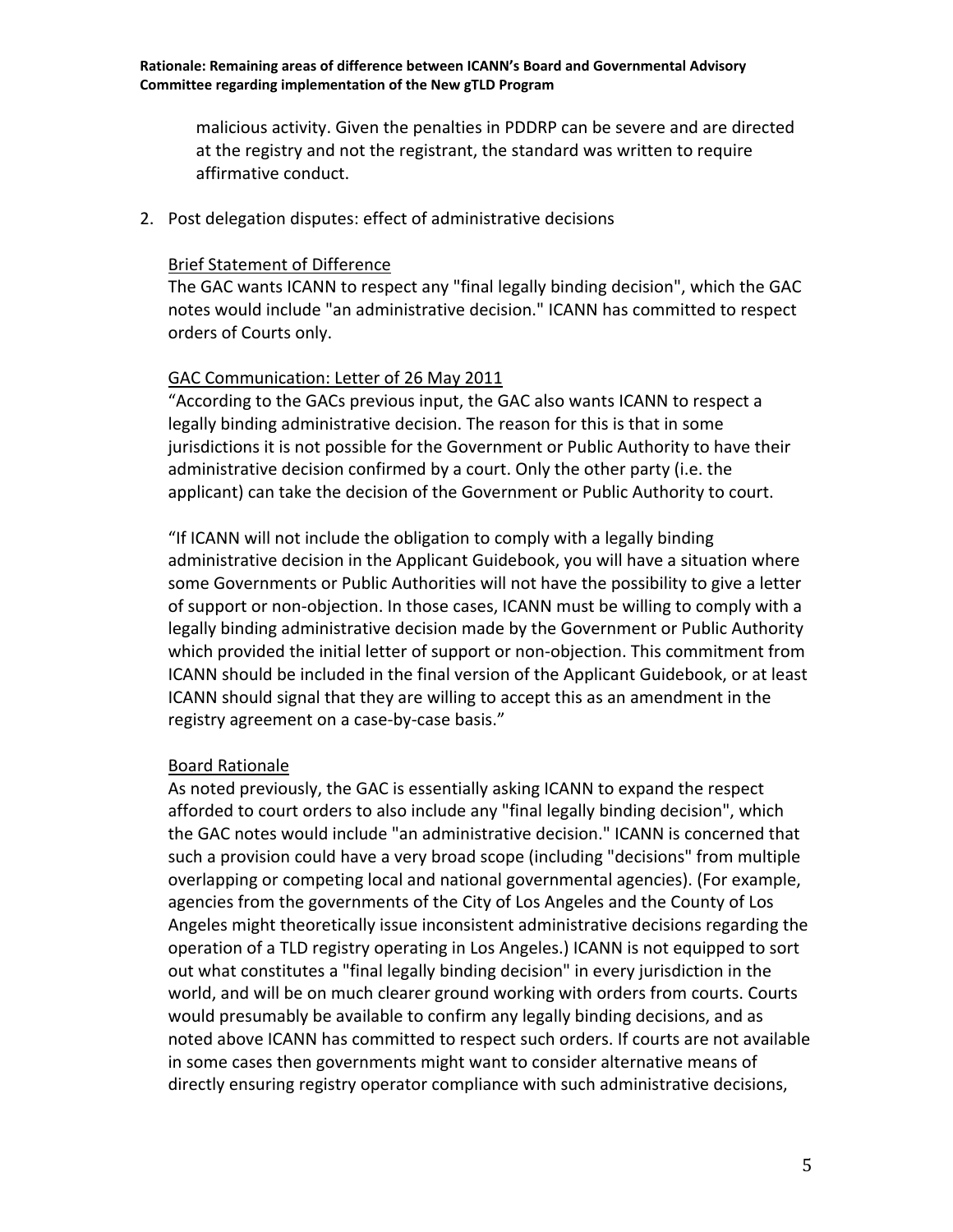perhaps for example through a bilateral agreement between the operator and the government.

3. Applicant support levels

## Brief Statement of Difference

The GAC calls for a 76% fee reduction for applicants from developing countries. The Board has not agreed to that figure and is developing a program, based on JAS and other advice, to identify sources of funding for needy applicants and processes to distribute them.

## GAC Communication: Letter of 26 May 2011

"The GAC urges the Board to coordinate and implement as a matter of urgency the decisions relating to the process and timeline issues on the support programme in order to provide equal opportunities to all applicants, particularly from developing countries.

"For support to developing countries, the GAC is asking for a fee waiver, which corresponds to 76 percent of the US\$ 185,000 application fee requirement. Further, there will be instances where additional costs will be required: for example, for auction, objections, and extended evaluation. In such events, the GAC proposes fee reduction and waivers in these processes/instances where additional costs are required. The GAC would further like to propose an additional waiver of the annual US\$ 25,000 fee during the first 3 years of operation."

# Board Rationale

The Board is committed to implementing a program to aid deserving applicants, particularly those from developing countries. The Board is working toward developing a solution for the first round. In order to get a workable program in place, in time, the Board, after listening to community input through the JAS and other places, will develop solutions for funding and distributing funds.

The Board will include: (a) consideration of the GAC recommendation for a fee waiver corresponding to 76 percent of the USD 185,000 evaluation fee, (b) consideration of recommendations of the ALAC and GNSO as chartering organizations of the Joint Applicant Support (JAS) Working Group, (c) designation of a budget of up to USD \$2 million for seed funding, and creating opportunities for other parties to provide matching funds, and (d) the review of additional community feedback and advice from ALAC and recommendations from the GNSO following their receipt of a Final Report from the JAS Working Group..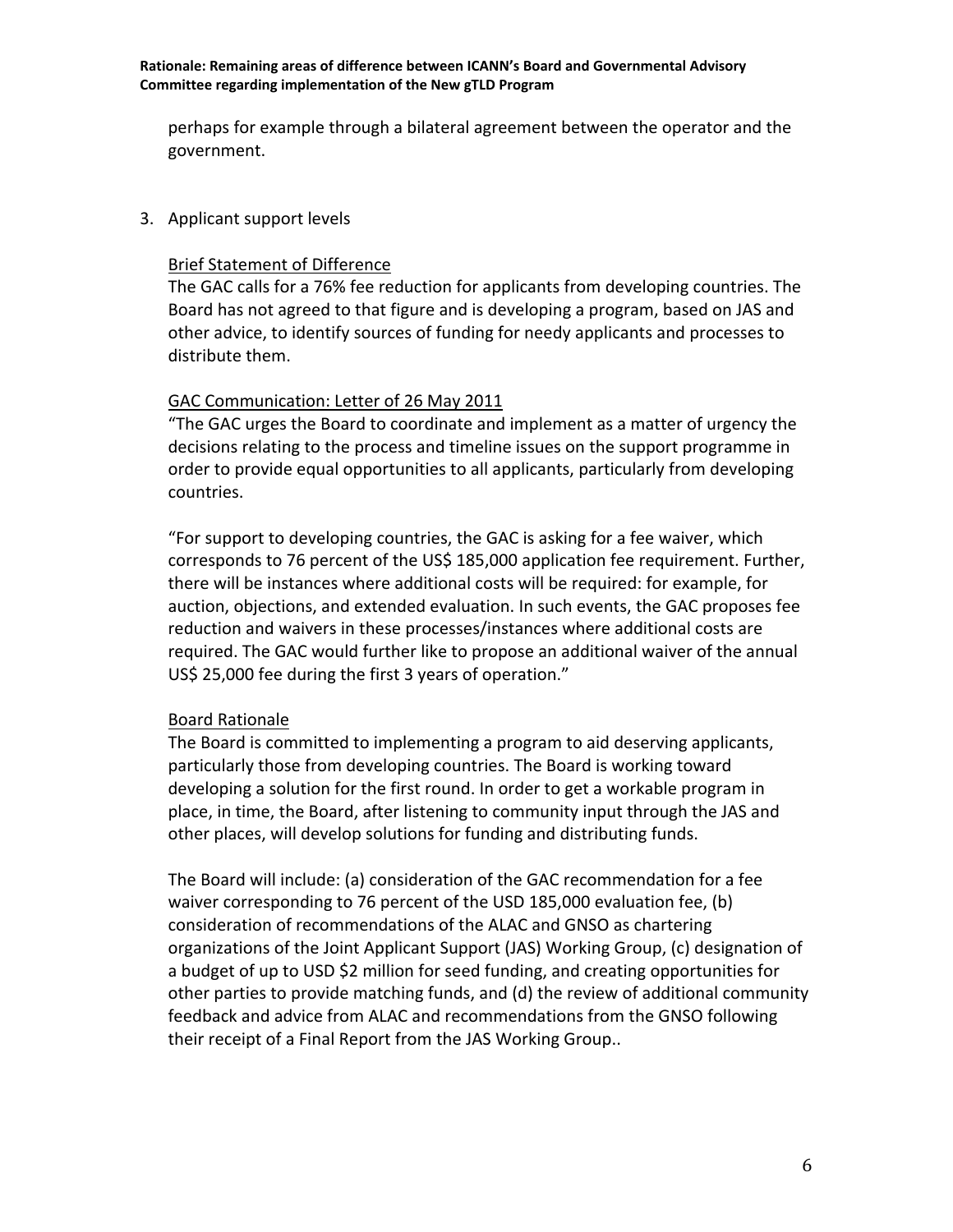## **Areas of agreement: remaining work**

The GAC comments on the Applicant Guidebook (15 April 2011 version) also described additional work to be done: some as a prerequisite to accepting new gTLD applications and some as post-launch study; some as joint GAC-Board work and some for the ICANN Board to take on or facilitate. In each case, the Board essentially agrees and will undertake the following work:

1. Handling of sensitive strings

"Further discussions are needed between the GAC and the ICANN Board to find a mutually agreed and understandable formulation for the communication of actionable GAC consensus advice regarding proposed new gTLD strings."

2. Communications: Government objection processes

"The GAC cannot determine whether the Board's commitment to fund at least one objection per individual national government will be sufficient, in view of the as-yetunknown number of new gTLD strings that may be considered controversial, objectionable, or to raise national sensitivities. The GAC therefore advises the Board that its Communication Outreach program should specifically identify the options available to governments to raise objections to any proposed string."

3. Root scaling: complete documentation

"The GAC looks forward to the final implementation of GAC advice and to the publication by ICANN of a single authoritative document describing the monitoring system and reporting mechanisms. This document should be ready before the launch of the new gTLD program."

4. Operating practices for Community TLDs

"The GAC requests information from the Board regarding how the GAC's concerns can be effectively taken into account in the course of the GNSO's deliberations of a new procedure for determining the circumstances under which a Community TLD registry may (or may be required to) amend its registration policies."

- 5. Trademark protections
	- a. Post-launch study

"The GAC ... proposes that a comprehensive post-launch independent review of the Clearinghouse be conducted one year after the launch of the 75th new gTLD in the round. The GAC advises that this review should examine whether